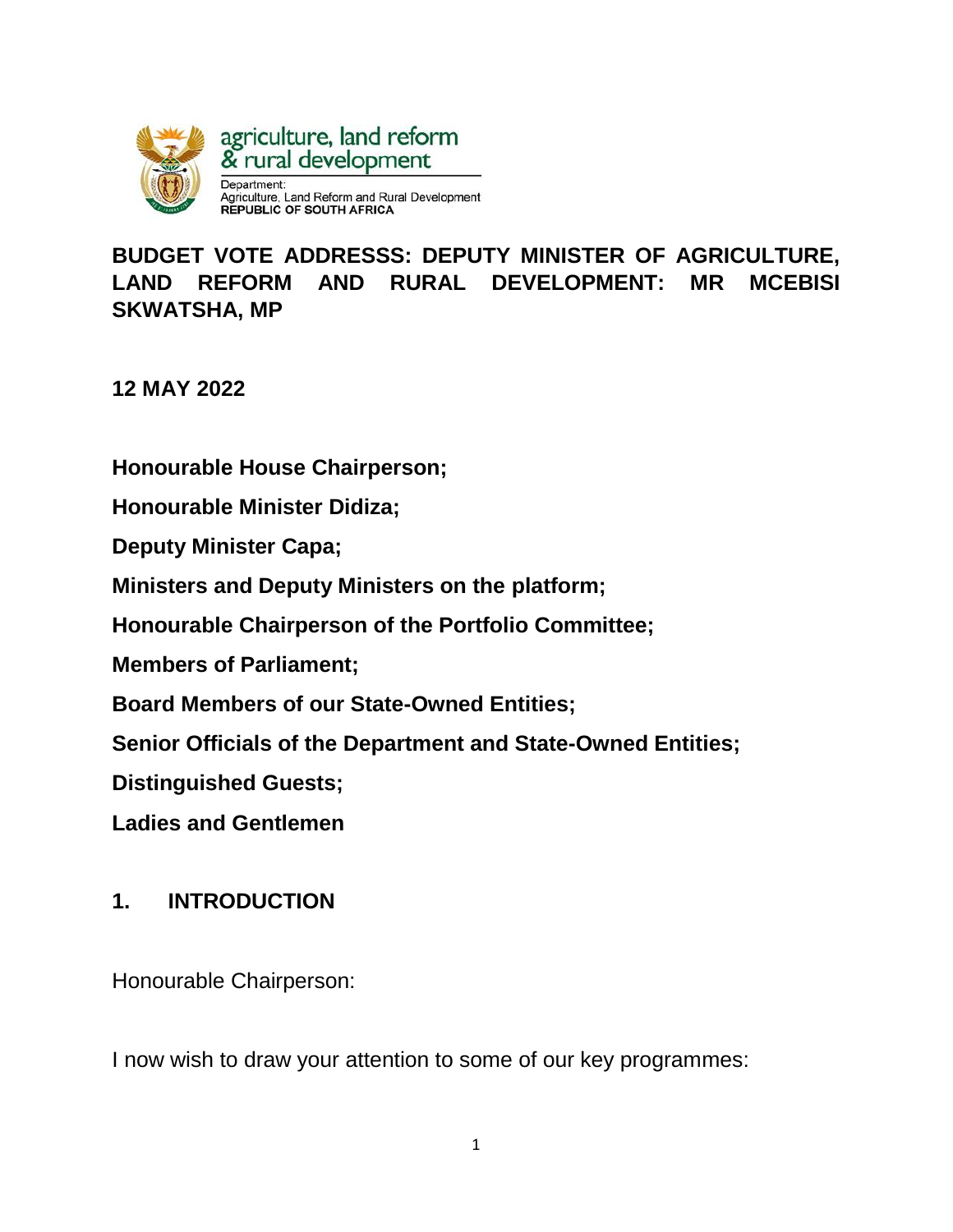### **2. LAND REDISTRIBUTION**

#### **2.1. Land acquisition**

To achieve the goal of equitable access to land, as enshrined in the Constitution, the department acquires and allocates land under the land redistribution programme. In the 2020/21 financial year, we reported that we acquired 22 000 ha of land. We have improved our acquisition by over 100% from our previous financial year by acquiring 57 000 ha of land through the Pro-Active Land Acquisition Strategy (PLAS) in the 2021/22 financial year. This achievement is just a drop in the ocean, and we are not complacent about it, as we know that inequitable access to land remains the main challenge in this country.

#### **2.2. Land allocation**

In line with National Policy for Beneficiary Selection and Land Allocation Policy (NPBSLA), we continue to ensure that land allocation targets the vulnerable members of society, and to that extent, of the 39 037 ha of the PLAS land allocated, over 50% of it was allocated to the targeted vulnerable groups. It is our desired goal to improve on this as we implement the policy.

We will continue to target areas where there is huge land hunger, especially in the communal, peri-urban and rural areas. The department had to make additional funding to this programme through budget adjustment and budget re-prioritisation, to ensure that more land is acquired. In the current financial year, a budget of R366 million has been set aside for land redistribution.

#### **2.3. Rapid release of state land to enhance land reform**

In support of the initiative to release the underutilised and vacant State land, the department has allocated 679 943 ha of 700 000 ha of the agricultural land to various farmers, cooperatives, entities and communities, including vulnerable groups such as farm dwellers and labour tenants. The department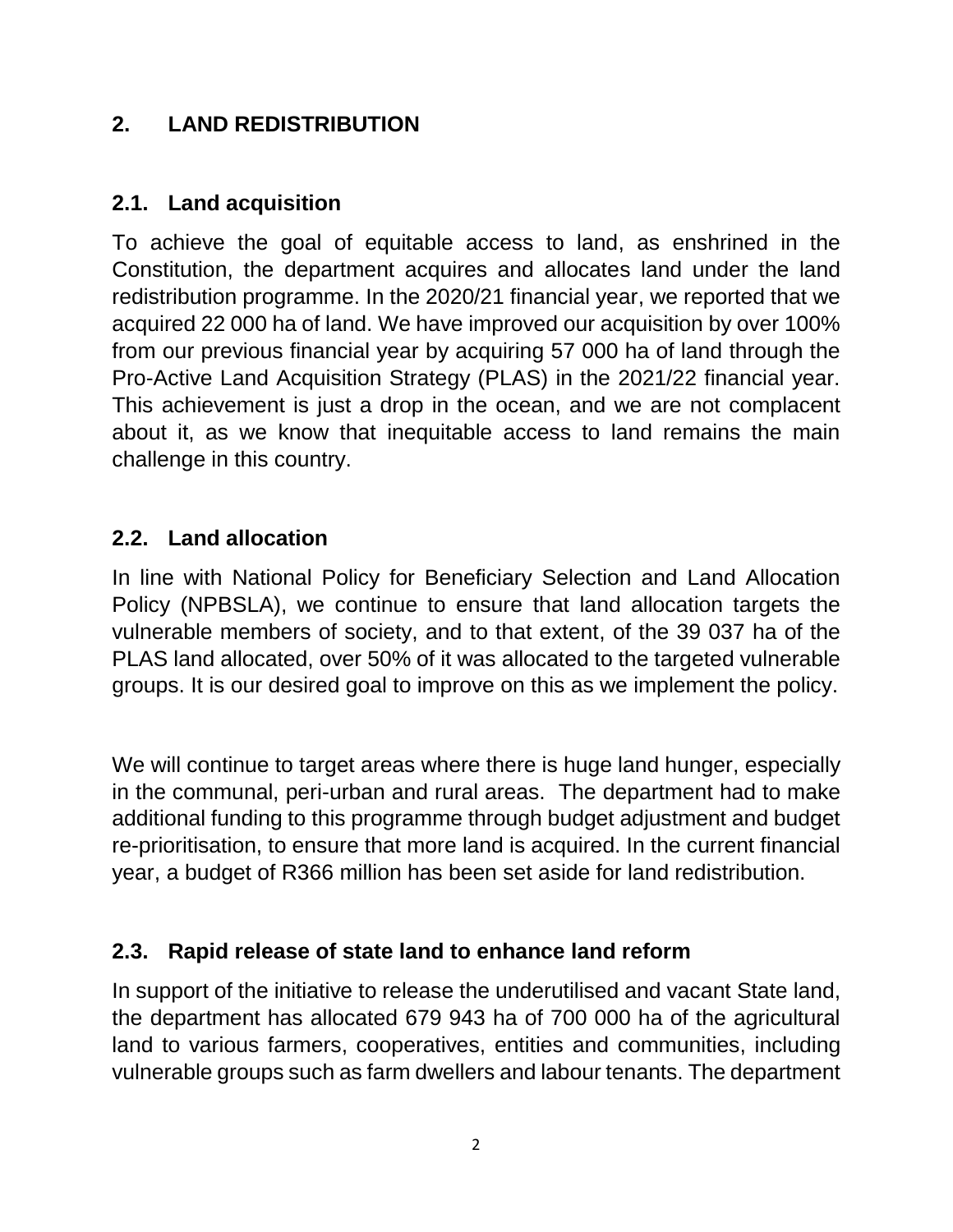will continue to provide support to these farmers with extensions services that are inclusive of technical and infrastructure support.

## **2.4. Tenure Reform**

We have set aside a budget of R217 million for land acquisition, to address security of tenure. Regarding this, the department intends to acquire 5000 ha of land in the current financial year. The land acquired for security of tenure addresses different land tenure needs, including settlement of the Labour Tenants applications and Extension of Security of Tenure Act, 1997 (Act No. No. 62 of 1997) (ESTA) occupiers.

# **2.5. Communal Property Association (CPA)**

The department recognises the challenges facing Communal Property Assosiations (CPAs) with the limited budget. We will continue to ensure that CPAs are capacitated and supported to be compliant with the Act.

Last year, we said that we will audit CPAs over a two-year period. The current financial year 2022/23 is year two of that work.

Currently, more than 1 500 CPAs have been established and registered nationally. In the past financial year 2021/22, we supported 581 CPAs against our target of 577 and we will further train 585 members on governance of these CPAs in the current financial year. Although we over achieved in terms of the target set, we remain uneasy about the performance of CPAs.

As government, we are concerned about governance issues within CPAs and we fully understand when the Portfolio Committee and Select committees raise concerns.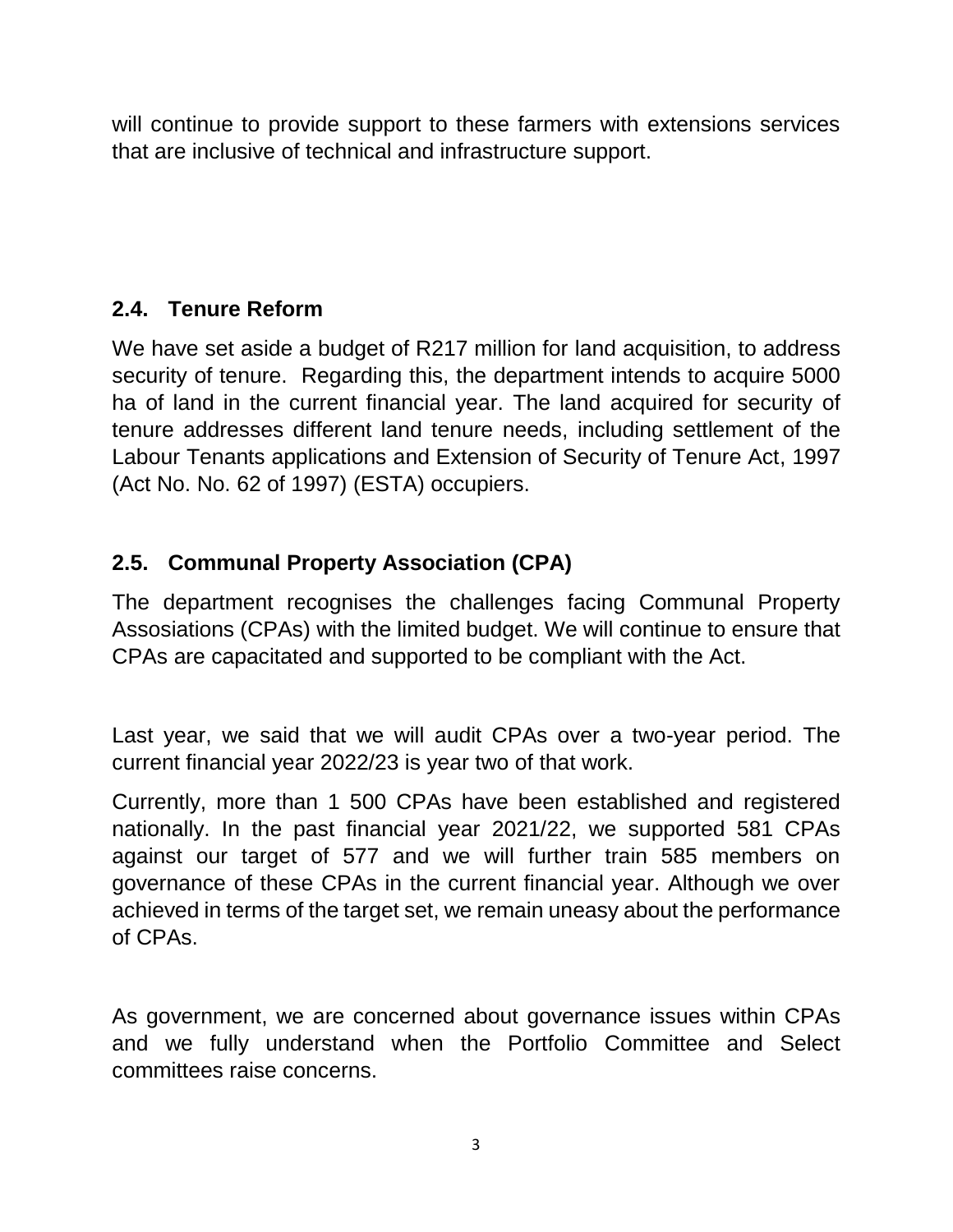We will continue to grapple with governance issues and mediation of disputes.

For us, we consider that as dealing with the symptoms and not the actual cause of the problem,

The fundamental question is:

- 1. Are CPAs the best land holding model?
- 2. Is it not time to consider sub-divisions in certain instances? For example, where family members have been brought into a legal entity and they experience continuous disagreements, to the detriment of the business enterprise.

Another major worry is that when beneficiaries have acquired land through the various land reform programmes, they defeat the very same objectives of land reform, by not using the land or not leasing it out for meagre rental income.

In saying so, I must hasten to add that a lot of support needs to be provided to the CPAs. More thinking needs to go into how we can make them functional or whether they are the best land holding model given the governance challenges.

We are pleased that through our support, the Kgatla CPA in Greater Tzaneen and Tshivhula CPA in Musina were able to resolve their governance and compliance challenges and, as a result, they were able to attract investors and are thus creating jobs for the beneficiaries.

#### **2.6. Farm Dwellers**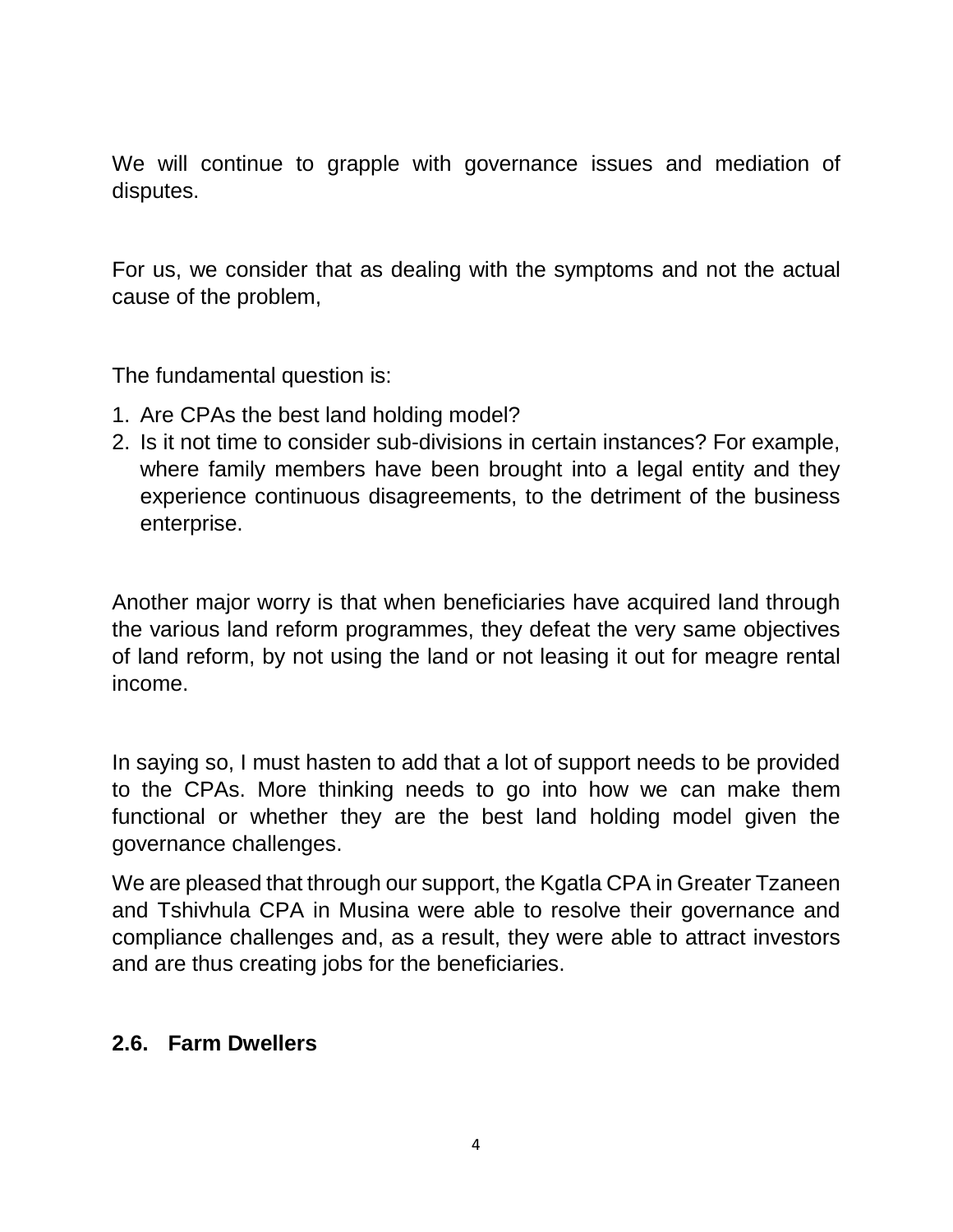The department will prioritise the Extension of Security of Tenure Act (ESTA) awareness campaigns, to create awareness and curb farm evictions, implementation of the farm dweller programme and provide legal representation to farm dwellers through Legal Aid South Africa and Mediation services.

On 26 March 2022, I was in Belfast – Mpumalanga, at Paardeplaats and Rietfontein Farms, where we handed over 35 housing units to farm dwellers and labour tenants. These beneficiaries had been living in mud houses all along and are now staying in proper brick houses.

The department will expedite land acquisition for farm dwellers to provide long term security of tenure.

The department will also expedite the piloting of Agri-villages in eviction hotspot areas of KwaZulu-Natal, Western Cape and Mpumalanga.

### **2.7. Communal Tenure Reform**

A Government's Position Paper on Land Administration and Communal tenure was approved by Cabinet for further consultation with traditional leadership, traditional communities, civil society organisations and other interest groups, and the consultation process has been complemented. This will lead to the national summit, which will take place soon.

The development of the Communal Land Tenure Policy and the Communal Land tenure Bill has commenced and awaiting the national summit consultations, before moving on with the approval processes.

All the inputs from these consultations, including the outcome of the summit, will be consolidated and contribute to the finalisation of the Communal Land Tenure Policy and the Communal Land tenure Bill.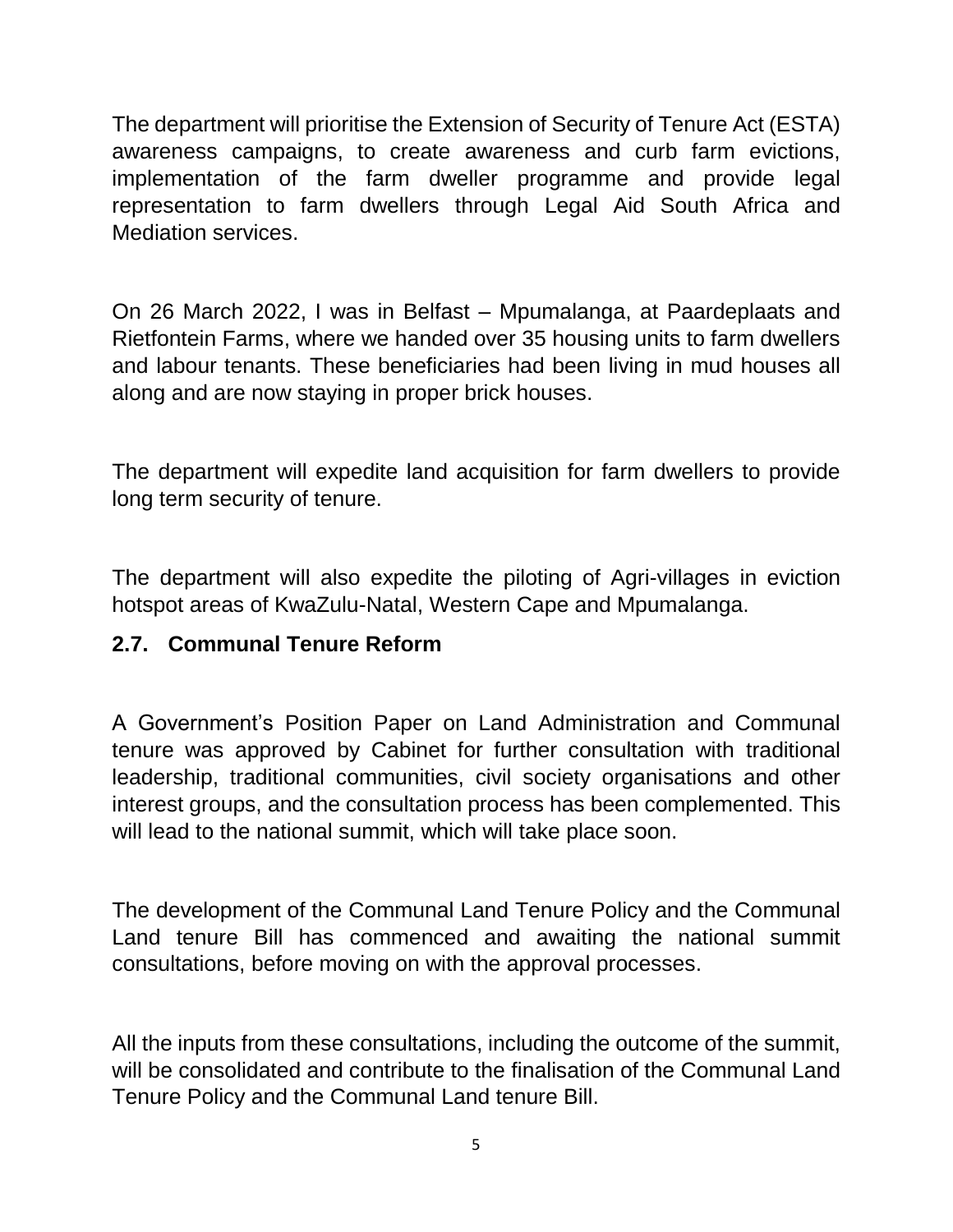The consultations were conducted with the following stakeholders:

- National House of Traditional Leaders;
- Traditional Communities;
- National Khoi-San Council;
- Seven Provincial Houses of Traditional Leaders;
- 30 Local Houses of Traditional Leaders;
- Five of the Kingdoms in Eastern Cape;
- Gauteng and North West traditional community members;
- CONTRALESA; and the
- Academia /Civil Society/ NGOs/ expects.

We thank the sister departments; Department of Corporative Governance and Traditional Affairs (COGTA) and the Department of Justice and Correctional Services for co-piloting the consultation process. We also thank the Inter-Ministerial Committee (IMC) on Land Reform and Agriculture, led by the Honourable Deputy President DD Mabuza, who provides continuous guidance and support.

## **2.8. Policy and Legislative Development**

In furtherance of the recommendations of the Presidential High Panel on Agriculture and Land Reform, the department has commenced with the development of a Land Redistribution Policy and Land Redistribution Bill. The Bill is envisaged to be introduced for approval toward the end of the current financial year, as extensive consultations will have to be undertaken. This will mark the country's first over-arching Land Redistribution Legislation.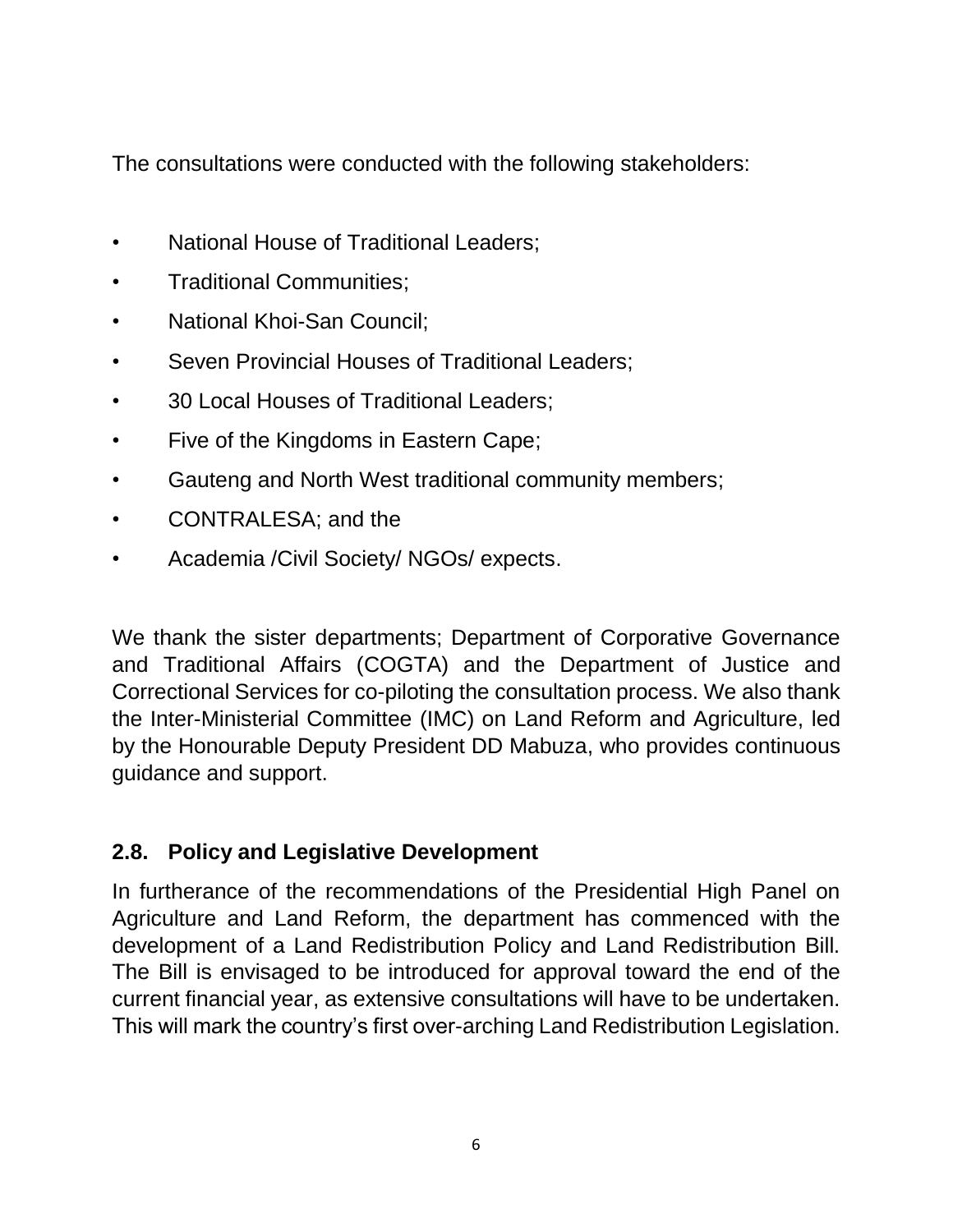There are nine new Bills that will be introduced to Parliament, four are amendment Bills and five are new Bills.

The Sectional Tittle Amendment Bill has been processed by Parliament and the Agricultural Produce Agents Amendment Bill is currently being processed.

### **3. RESTITUTION**

The Commission on Restitution of Land Rights is established by Section 4 of the Restitution of Land Rights Act, 1994 (Act No. of 1994), to ensure the realisation of the Constitutional imperative set out in Section 25(7) of the Constitution, which is,

"A person or community dispossessed of property after 19 June 1913 as a result of past racially discriminatory laws or practices is entitled, to the extent provided by an Act of Parliament, either to restitution of that property or to equitable redress."

Notwithstanding the challenges presented by Covid-19 and the attendant State of disaster regulations, the Commission was able to achieve and exceed its 2021/22 Annual Performance targets – achieving 103% on the settlement of land claims and 106% on the target of finalising land claims.

A total of 55 073 hectares of land was secured in the settlement of 17 claims.

If the 230 claimants who opted for financial compensation had opted for land, we would have restored 88 742 hectares.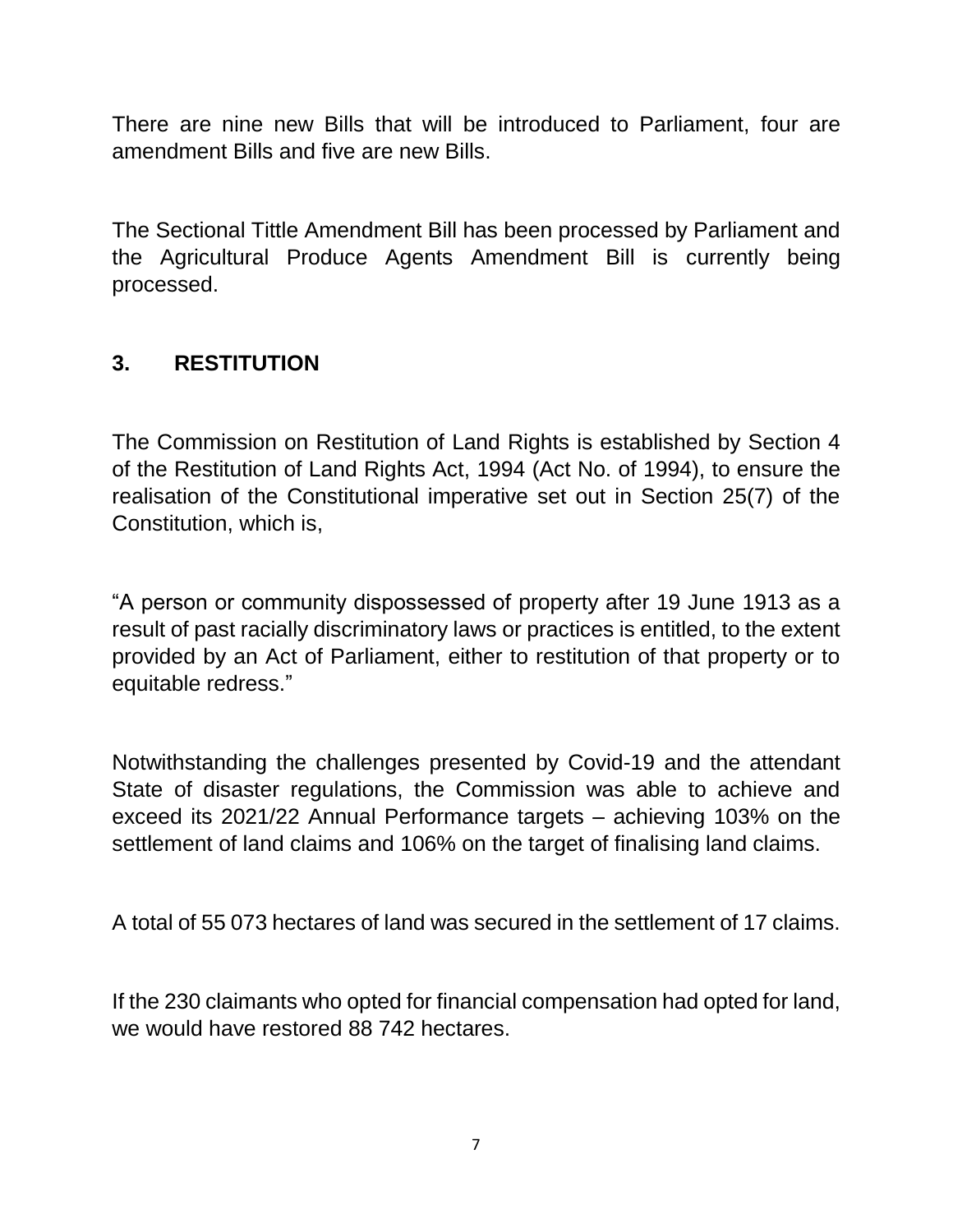To ensure that the commission assists the claimants who opt for land restoration in the development of their land, an amount of R87, 275,483.50 was allocated in the form of development grants.

At an overall level, an accumulative total of 82 295 claims have been settled to date. A total of 3,8 million hectares of land has been secured at a land cost of over R24 billion. Financial compensation awards totaling R18 billion have been paid to date.

These land and financial compensation awards have benefitted a total of

444, 057 households who constitute a total of 2,228,123 beneficiaries. A total of 170 616 are female-headed households, while a total of 1 202 constitutes persons with disabilities.

It would be amiss of me if I do not stop and appreciate the progress, we made in District Six. All stakeholders came to the party – the Portfolio Committee, the IMC on Land and Agriculture, the City of Cape Town, our department, etc. On 6 May 2022, more beneficiaries returned to where they were forcibly removed, after the City of Cape Town issued occupancy certificates. More beneficiaries will move in in phases.

## **3.1. Performance Targets for the 2022/23 Financial Year**

A significant progress is being made in the settlement of old order outstanding claims, an improvement that augurs well in meeting the expectations of the Constitutional Court as expressed in the LAMOSA judgement of 2019.

The 5th LAMOSA report submitted by the commission in December 2021 reflected 7148 old order outstanding claims.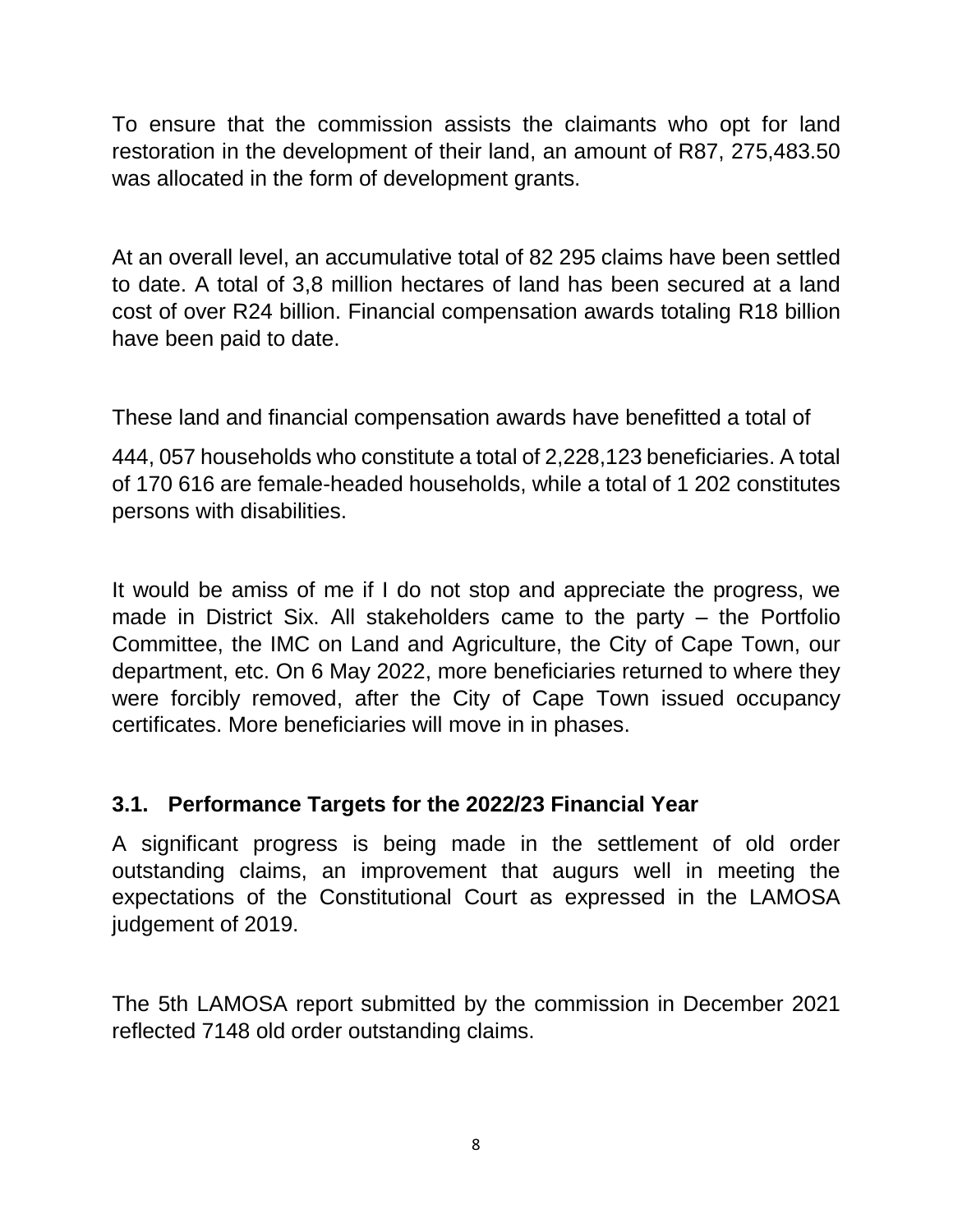The commission has set itself a target of settling a total of 336 claims and finalising a total of 372 claims for the 2022/23 Annual Performance Plan. This represents a marked increase from the targets set for 2021/22 and is premised on the significant improvements in the Covid-19 situation in the country.

# **3.2. Fast Track and Improve Settlement of Claims**

In recognition of the urgency to expedite settlement of outstanding claims, the commission has, in the past year, completed an external audit of the outstanding claims.

This work was done by a firm of Auditors and is a critical milestone in the broader backlog reduction strategy instituted under Project Kuyasa. The audit report has since been included in the latest LAMOSA report submitted in December 2021.

While the commission is not responsible for post settlement, to improve sustainability of restituted land, it continues to mobilize role players across various economic sectors that are affected by land claims.

Several engagements have been held with public and private stakeholders, in an attempt to develop settlement models in the forestry, sugarcane, mining, Agriculture and urban land development.

To date, consultations on draft proposed models have been held across these sectors.

We are currently busy with approval processes for land claims of:

- Xwili Community Claim King Sabatha Dalindyebo Local Municipality
- Kuni Community Claim, Phase 2 Buffalo City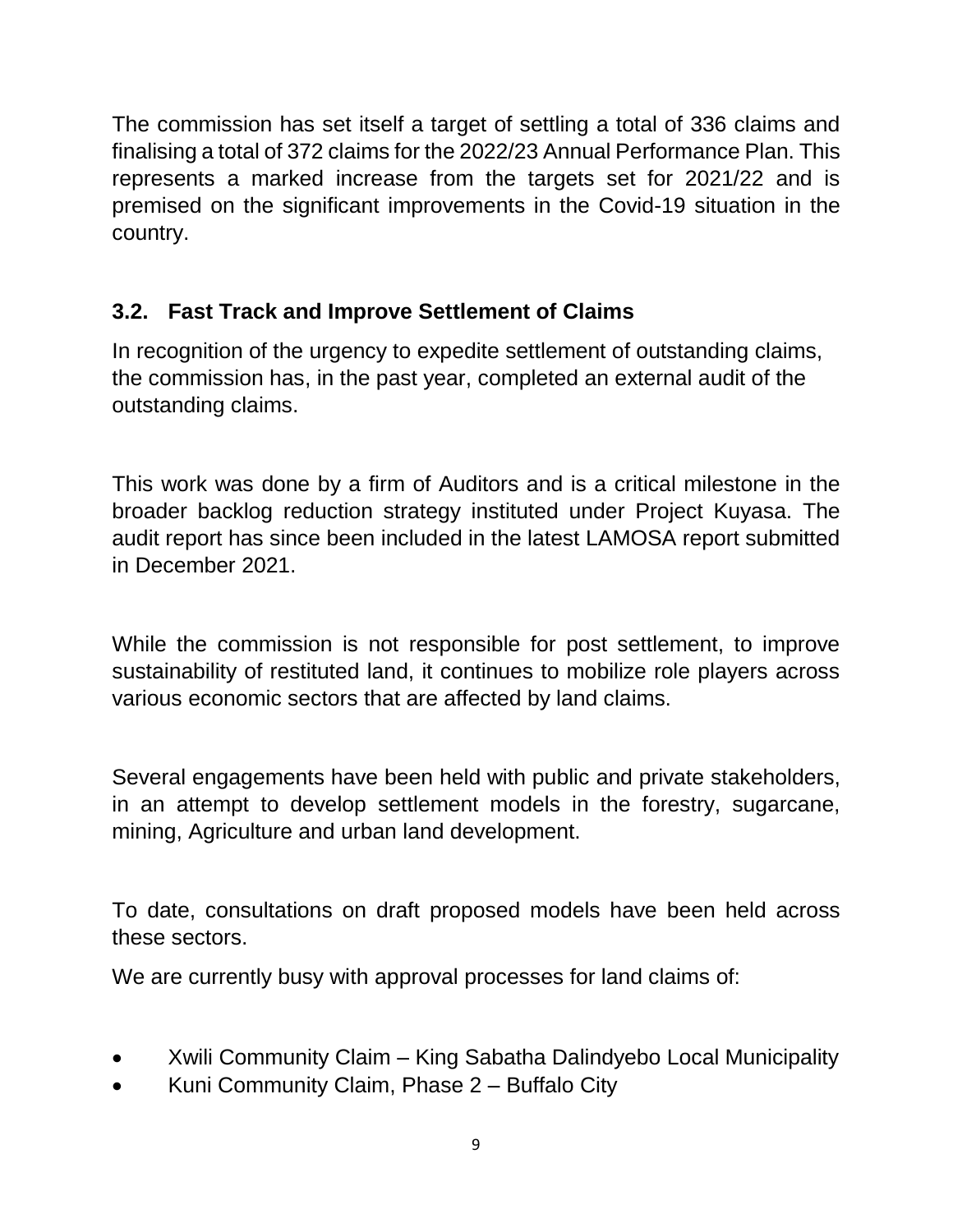- Bethania Community Claim Elundini Local Municipality (Joe Gqabi District)
- Shamane Community Claim Capricorn District, Limpopo

We have not forgotten other communities.

### 3.3. Land Restoration in Environmentally Sensitive Areas

Two KwaZulu-Natal communities; being Okhukho and Mlaba-Ximba received title deeds to portions of Umfolozi Nature Reserve. Okhukho community restored 13 505 hectares while Mlaba-Ximba received 13 315 hectares in extent. Both communities are situated in the Ulundi Local Municipality of KZN.

Hlabisa-Mpukunyoni community received a title deed to 24 210 hectares of land in the Corridor Nature Reserve in the Mtubatuba Local Municipality of KZN.

Bakgatla ba Mmakau, under Hahabedi CPA, received a title deed to 1963 hectares of land in Barakalalo Nature Reserve situated in Moretele Local Municipality.

All these communities will enter a co-management partnership as envisioned in the Memorandum of Understanding entered between DALRRD and the Department Forestry, Fisheries and Environment (DFFE). This partnership seeks to ensure communities partake in nature conservation while promoting meaningful benefit sharing.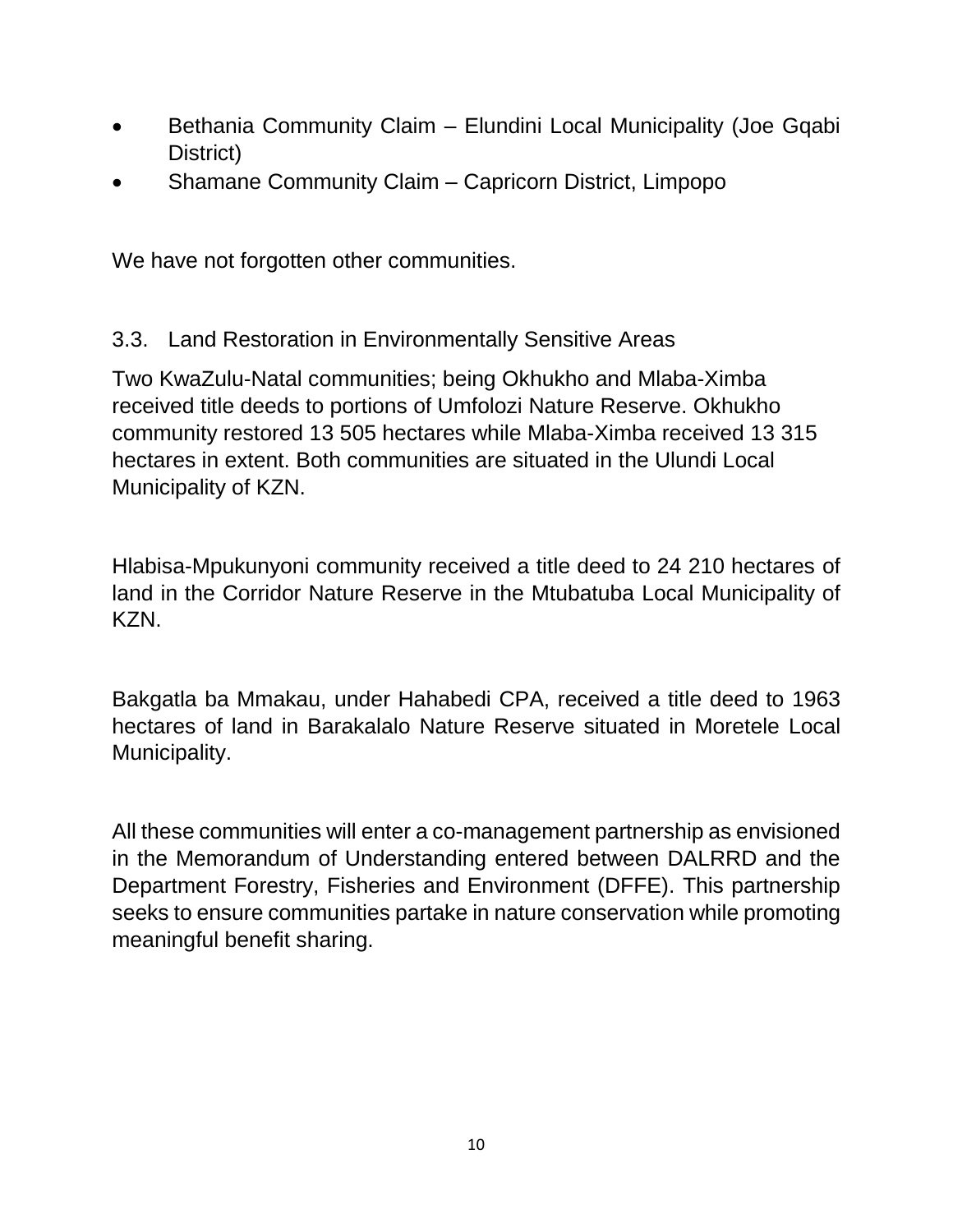#### **3.4. Progress towards autonomy**

To deal with the organisational structure that does not accord with Section 4 and 21 of the founding legislation that envisions an autonomous entity, Project Kuyasa instituted an organisational form sub-project, whose outcome seeks to transform the commission into an autonomous public entity.

A business case, which details the proposed design and cost implications of setting up the commission as an autonomous entity, has been developed and submitted to both DPSA and the National Treasury for further processing.

In the interim, the department has approved an interim commission structure, which begins to introduce some level of operational autonomy, as well as the introduction of several Regional Land Claims Commissioners (RLCCs) based on a cluster of provinces. This will also go a long way in alleviating the current problem of centralisation of powers of the RLCC.

## **4. OFFICE OF THE VALUER GENERAL**

In the recent past, we admitted to you the challenges impacting negatively on service delivery at the Office of the Valuer-General (OVG). In the past financial year, we began to implement a turn-around strategy and we are now reaping the fruits.

The 2021/22 allocation has assisted the OVG to improve its performance with regard to personnel and systems.

The OVG was able to: